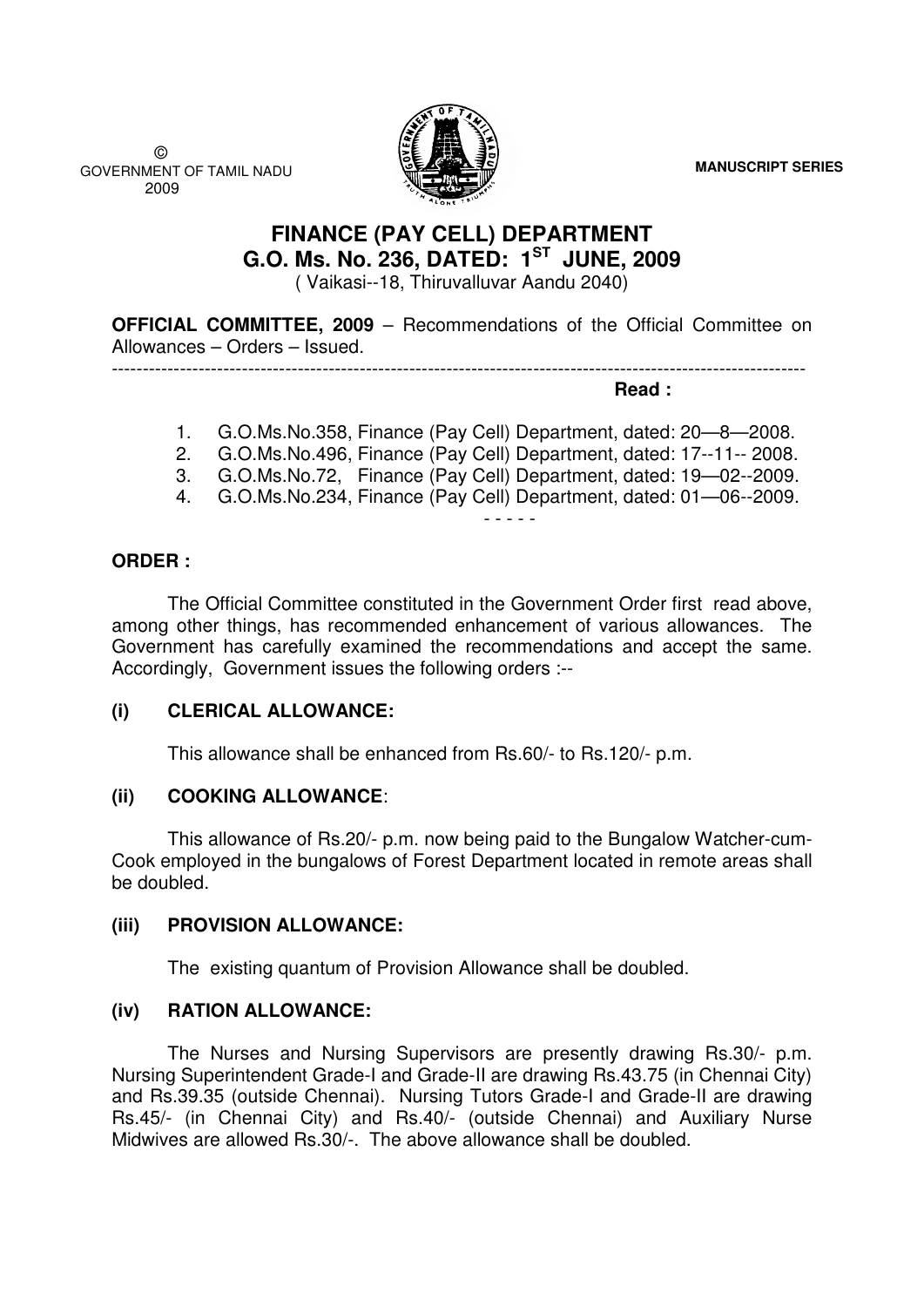#### **(v) SECURITY COMPENSATORY ALLOWANCE**:

The above allowance shall be doubled.

#### **(vi) WASHING ALLOWANCE**:

The Washing Allowance enhanced before 1—1—2006 and after 1—1—2006 shall be enhanced by 100% and 50% respectively.

#### **(vii) HILL ALLOWANCE**:

The existing rate of Hill Allowance shall be retained at the same rate of 20% of pay subject to enhancement of the maximum ceiling limit from Rs.450/- p.m. to Rs.900/- p.m.

#### **(viii) WINTER ALLOWANCE:**

The revised rates of Winter Allowance shall be as below:

| Those working in the places at 1000<br>metres to 1,499 metres above M.S.L. | $\vert$ : 5% of basic pay including<br>: grade pay subject to a<br>maximum of Rs.250/- p.m.    |
|----------------------------------------------------------------------------|------------------------------------------------------------------------------------------------|
| Those working in the places at 1,500<br>metres above M.S.L.                | $:$ 10% of basic pay including<br>: $\vert$ grade pay subject to a<br>maximum of Rs.350/- p.m. |

### **(ix) UNIFORM ALLOWANCE** :

The Uniform Allowance enhanced prior to 1—1—2006 and after 1—1—2006 shall be increased by 100% and 50% respectively.

### **(x) STITCHING CHARGES**:

The Stitching charges shall be enhanced from Rs.100/- to Rs.200/- per set.

### **(xi) RISK ALLOWANCE / RISK SPECIAL PAY** :

- i) The existing rate of Risk Allowance / Risk Special Pay sanctioned / enhanced prior to 1—1—2006 shall be increased by 100%.
- ii) The existing rate of Risk Allowance / Risk Special Pay sanctioned / enhanced after 1—1—2006 shall be increased by 50%.

### **(xii) FARM ALLOWANCE** :

The Farm Allowance sanctioned to Veterinary Assistant Surgeons working in Livestock Farms shall be enhanced from Rs.100/- to Rs.200/-.

### **(xiii) SPECIAL COMPENSATORY ALLOWANCE** :

This allowance shall be doubled as detailed below:--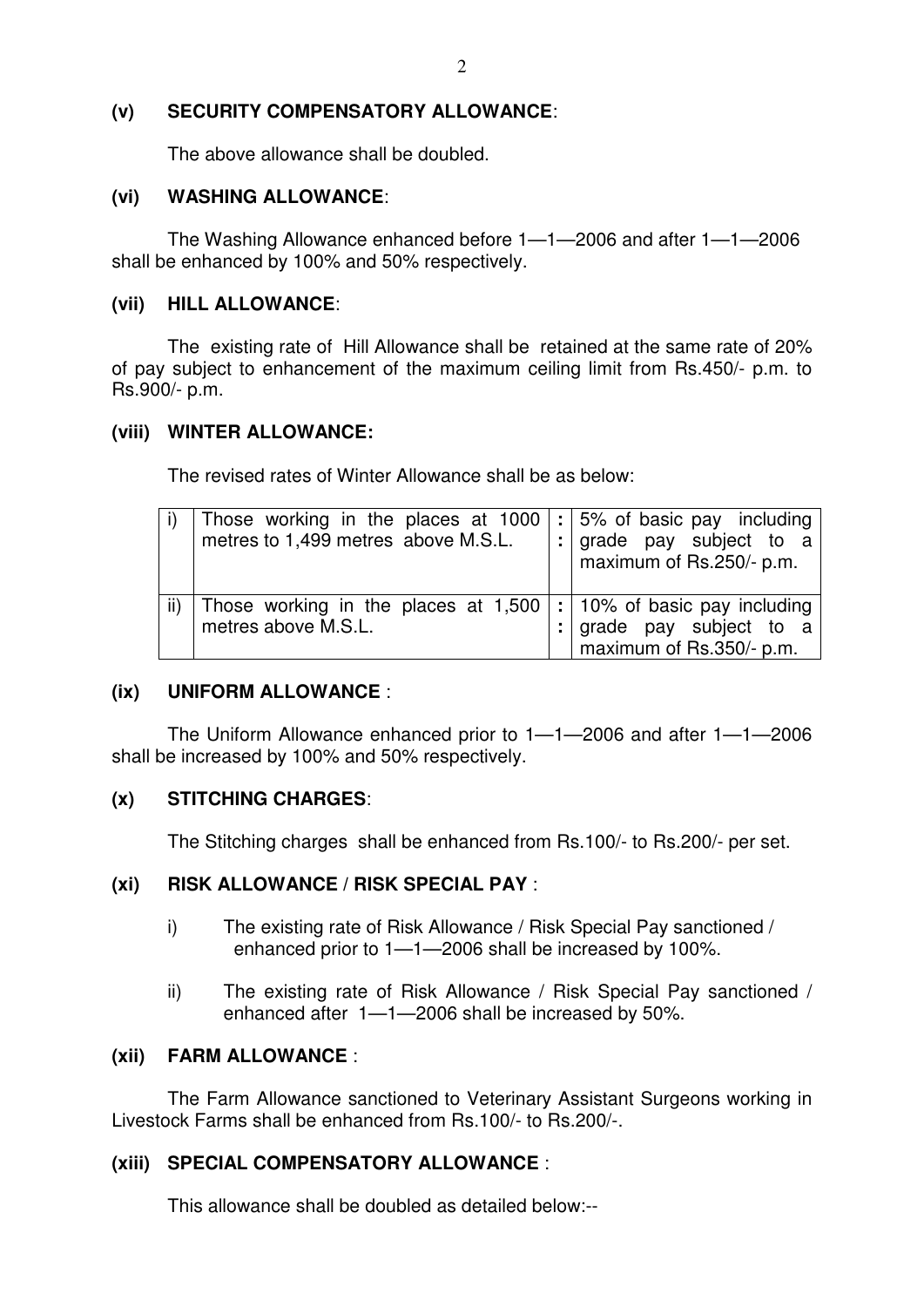| Drivers in Secretariat / Drivers<br>in State Guest Houses and<br>Motor Cycle Messengers of<br>Public (MV) Department. | From Rs.175/- p.m. to Rs.350/- p.m. |
|-----------------------------------------------------------------------------------------------------------------------|-------------------------------------|
| Drivers attached to Ministers                                                                                         | From Rs.190/- p.m. to Rs.380/- p.m. |

### **(xiv) OFFICE ACCOMMODATION ALLOWANCE** :

This allowance payable to Assistant Public Prosecutors shall be doubled as shown below:--

|     | For Assistant Public Prosecutor $ : $ From Rs.180/- p.m. to Rs.360/- p.m.<br>Grade $-I$ |  |
|-----|-----------------------------------------------------------------------------------------|--|
| ii) | For Assistant Public Prosecutor  :   From Rs.120/- p.m. to Rs.240/- p.m.<br>Grade -- II |  |

### **(xv) SUPERVISORY ALLOWANCE**:

This allowance payable to the Assistants in Tamil Nadu Ministerial Service for supervising three and more Junior Assistants shall be doubled.

## **(xvi) PROJECT ALLOWANCE / INVESTIGATION ALLOWANCE** :

The existing quantum of this allowance shall be retained in the revised pay structure. For future projects and as well as Government employees who hereafter becomes entitled for the Project Allowance in the existing projects, the Project Allowance shall be 3% of the Basic Pay including Grade Pay. Similarly Investigation Allowance shall be 5% of the Basic Pay including Grade Pay.

## **(xvii) NON—PRACTISING ALLOWANCE** :

The Non-Practising Allowance shall be doubled as below:

| a)           | Assistant Surgeons /<br>Assistant<br>Professors / Non-clinical Lecturers                             | ÷<br>٠<br>٠ | From Rs.600/- to Rs.1,200/- p.m.   |
|--------------|------------------------------------------------------------------------------------------------------|-------------|------------------------------------|
| $\mathsf{b}$ | Surgeons<br>Civil<br>equivalent<br>and<br>categories                                                 | ÷<br>٠<br>٠ | From Rs.900/- to Rs.1,800/- p.m.   |
| $\mathbf{C}$ | <b>Director</b><br>Director<br>Joint<br>(Now<br>Additional<br>including<br><b>Director</b><br>Deans) | ٠<br>٠<br>t | From Rs.1,000/- to Rs.2,000/- p.m. |

### **(xviii) OTHER COMPENSATORY ALLOWANCE**: (For Restricted Private Practice)

The existing Other Compensatory Allowance for restricted Private Practice shall be doubled as given below:--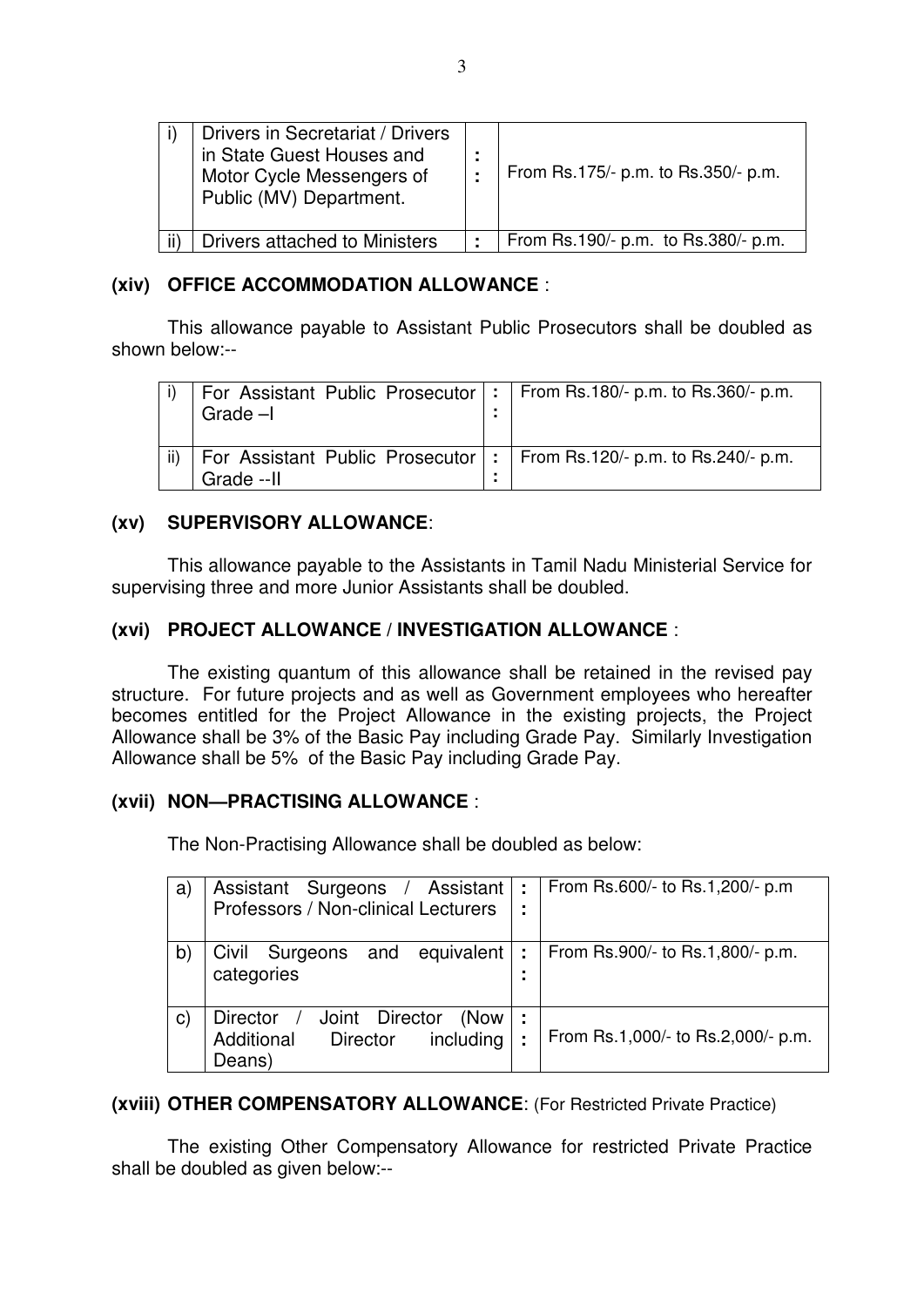| a)           | Assistant Surgeons in Primary Health<br>Centres attached to Rural Family<br><b>Welfare Units</b>                                                                                                    | ٠<br>٠<br>٠ | From Rs.250/- to Rs.500/- p.m. |
|--------------|-----------------------------------------------------------------------------------------------------------------------------------------------------------------------------------------------------|-------------|--------------------------------|
| b)           | Lecturer / Assistant Professors / Tutors<br>in Clinical Wing / Assistant Surgeons in<br>General line and those serving in non-<br>municipal areas but excluding those in<br>Primary Health Centres. | ÷<br>÷<br>٠ | From Rs.150/- to Rs.300/- p.m. |
| $\mathbf{C}$ | Inspecting Medical Officers (Indian<br>Medicine)                                                                                                                                                    | ٠           | From Rs.100/- to Rs.200/- p.m. |

### **(xix) RURAL ALLOWANCE** :

This allowance shall be doubled in the case of Medical Officers working in Primary Health Centres in addition to Special Pay as follows:

| a) | Those provided with quarters                                                          | From Rs.375/- to Rs.750/- p.m. |
|----|---------------------------------------------------------------------------------------|--------------------------------|
|    | Those not provided with quarters $\vert \cdot \vert$ From Rs.525/- to Rs.1,050/- p.m. |                                |

## **(xx) EQUIPMENT ALLOWANCE:**

This allowance is presently sanctioned to Officers going abroad on deputation to colder countries subject to a minimum of Rs.750/- and maximum of Rs.2,000/-. The above rates shall be doubled.

### **(xxi) OVERCOAT ALLOWANCE:**

The existing Over Coat Allowance payable to Civil Assistant Surgeons shall be enhanced from Rs.265/- per annum to Rs.530/- per annum and for Civil Surgeons from Rs.300/- per annum to Rs.600/- per annum.

### **(xxii) LEPROSY ALLOWANCE / SPECIAL LEPROSY ALLOWANCE** :

Existing rates of Leprosy Allowance shall be doubled.

### **(xxiii) POST-MORTEM ALLOWANCE :**

This allowance shall be doubled as given below :--

| <b>DIRECTORATE OF MEDICAL EDUCATION SIDE:</b>                        |    |          |  |  |  |
|----------------------------------------------------------------------|----|----------|--|--|--|
| One Medical Officer                                                  |    | Rs.150/- |  |  |  |
| One Mortuary Attendant                                               |    | Rs. 54/- |  |  |  |
| One Scientific Assistant (or) Steno-typist                           | -- | Rs. 42/- |  |  |  |
| One Laboratory Technician from<br><b>Forensic Science Department</b> | -- | Rs. 30/- |  |  |  |
| <b>One Basic Servant</b>                                             |    | Rs. 24/- |  |  |  |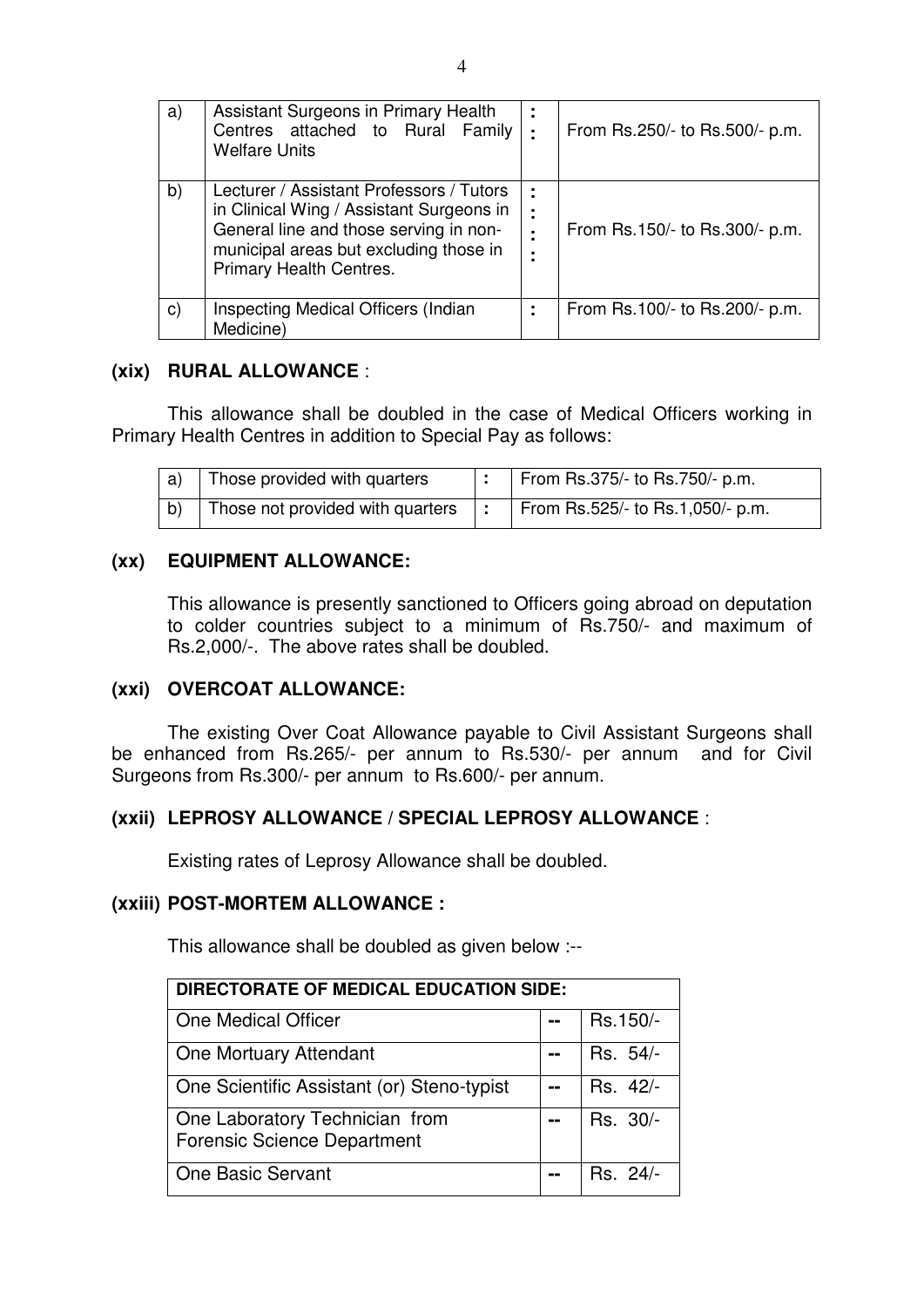| DIRECTORATE OF MEDICAL & RURAL HEALTH SIDE:                      |                  |              |  |  |
|------------------------------------------------------------------|------------------|--------------|--|--|
| One Medical Officer                                              |                  | $-$ Rs.150/- |  |  |
| One Mortuary Attendant or one Sanitary   --   Rs. 54/-<br>Worker |                  |              |  |  |
| One Pharmacist                                                   | $\mathbf{m} = 1$ | $ $ Rs. 42/- |  |  |

### **(xxiv) MEDICAL ALLOWANCE** :

The Medical Allowance shall be enhanced from Rs.50/- p.m. to Rs.100/- p.m. to all including the employees in Judicial Department. As regards medical re-imbursement for those who have opted for the same on or before 21--4—95, the annual ceiling on re-imbursement of medical expenses shall be raised at the revised rate of 30% of basic pay (Pay  $+$  Grade Pay) as on  $1 - 1 - 2006$  in the revised pay structure.

### **(xxv) CHARGE ALLOWANCE :**

This allowance shall be paid as prescribed under FR - 49.

#### **(xxvi) CONVEYANCE ALLOWANCE** :

The Conveyance Allowance to Orthopaedically handicapped employees shall be doubled from Rs.150/- p.m. to Rs.300/- p.m.

#### **(xxvii) CASH ALLOWANCE :**

Cash allowance in lieu of surrender of residential Office Assistant to Officers shall be restored and fixed at the rate of Rs.500/- p.m. in lieu of one post of residential Office Assistant. However, there shall be no change in the other conditions.

2) These orders shall take effect from **1st June, 2009.** 

## **(BY ORDER OF THE GOVERNOR)**

### **K. GNANADESIKAN, PRINCIPAL SECRETARY TO GOVERNMENT.**

To

All Secretaries to Government.

The Secretary, Legislative Assembly, Secretariat, Chennai-600 009.

The Secretary to the Governor, Chennai--32.

The Comptroller, Governors Household, Raj Bhavan, Chennai-32.

The Secretary to the Governor, Chennai--32.

The Governor's Secretariat, Raj Bhavan, Guindy, Chennai- 600 032.

All Departments of Secretariat(OP / Bills), Chennai – 9.

All Heads of Departments.

All Collectors / All District Judges / All Chief Judicial Magistrates.

The Accountant General (Accounts & Entitlements), Chennai- 600 018.